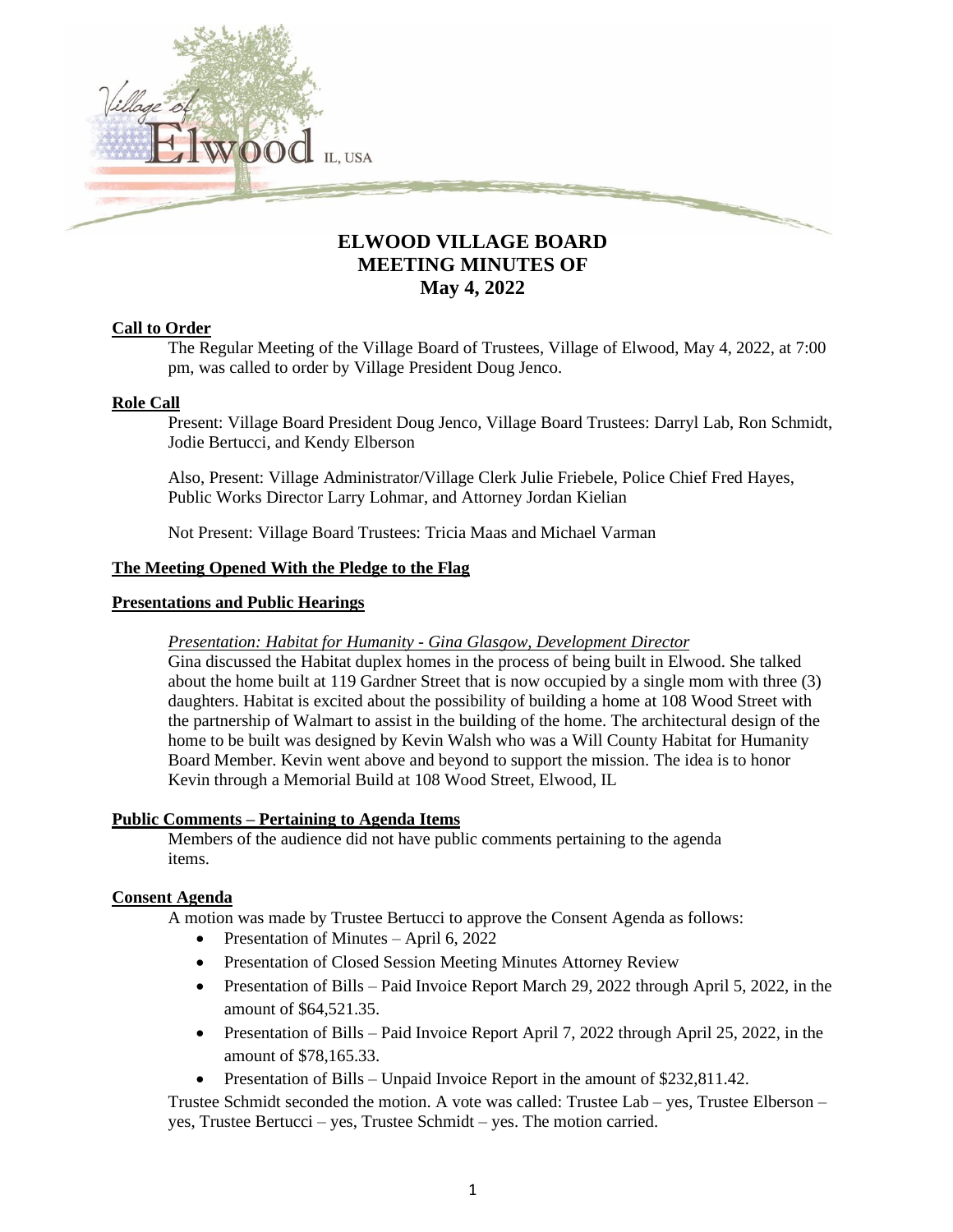#### **Reports & Communications From Village Officials**

#### **Administration – Village Administrator Julie Friebele**

#### **March 2022 Financial Report**

The March 2022 Financial Report, prepared by Finance Director Robbie Day, was presented to the Village Board for review. The reports represent the Village of Elwood's year to date revenues, expenses, and end of the month fund cash balances. The report was reviewed by the Finance Committee at the meeting held on April 26, 2022.

# **An Ordinance Authorizing the Sale of Surplus Real Property Owned by the Village of Elwood and the Execution of a Purchase and Sale Contract Respect Thereto**

The Village is the owner of the property located at 108 Wood Street. The property is located in the Village's downtown area and has been vacant for a number of years. The Village staff desires to sell the property to promote and encourage economic development. The staff contacted Will County Habitat for Humanity to inquire if they might be interested in purchasing the property to continue their efforts in Elwood by partnering with families to transform their lives with homeownership. The appraised value and negotiated purchase price of the property is \$18,000. Habitat is very excited about moving forward with the Kevin Walsh Memorial Build on this lot.

This sale is not to utilize the method for sale of surplus property as set forth in the Municipal Code but to promote rehabilitation of the property and to relieve the Village of the burdens associated with the ownership and maintenance of the property and to exercise its power as a home rule unit of government to not follow the methods for sale of surplus property as set forth in the Municipal Code. The staff finds it is in the best interest of the Village and is an act of home rule authority to sell the property located at 108 Wood Street to Will County Habitat for Humanity for \$18,000.

A motion was made by Trustee Bertucci to adopt an Ordinance Authorizing the Sale of Surplus Real Property owned by the Village of Elwood and the execution of a Purchase and Sale Contract with respect thereto. Trustee Lab seconded the motion. A vote was called: Village President Jenco – yes, Trustee Lab – yes, Trustee Elberson – yes, Trustee Bertucci – yes, Trustee Schmidt – no. The motion carried.

### **A Resolution for Maintenance of Streets and Highways in the Amount of \$55,400**

Annually, the Village appropriates money from its Motor Fuel Tax account, which is managed by the Illinois Department of Transportation (IDOT). The funds may be used for de-icing products and other things regarding maintenance of the Village roadways. This year, we estimate costs in the amount of \$55,400 for rock salt and calcium chloride.

The appropriation must be approved by the Board and subsequently by IDOT in order for the Village to use funds from the Motor Fuel Tax account.

A motion was made by Trustee Bertucci to adopt a Resolution for Maintenance of Streets and Highways by Municipality Under the Illinois Highway Code. Trustee Schmidt seconded the motion. A vote was called: Trustee Lab – yes, Trustee Elberson – yes, Trustee Bertucci – yes, Trustee Schmidt – yes. The motion carried.

### **Police Department – Chief Fred Hayes – Presented by Sergeant Marc Reid**

### **During the Month of March 2022**

The Elwood Police Department responded to 602 calls for service. For more details concerning the types of calls, residents can visit the Village of Elwood website.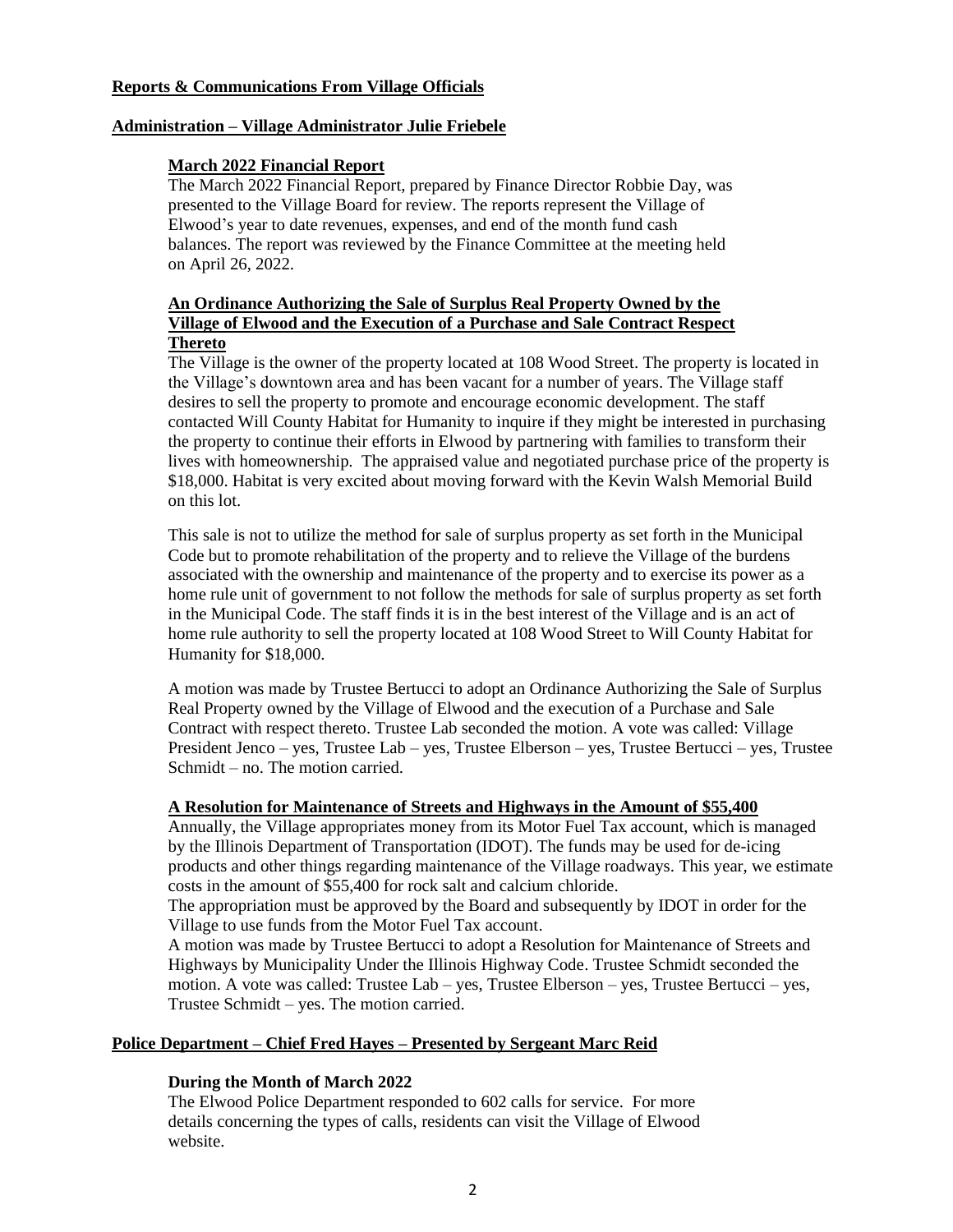Police officers issued a total of 107 citations:

| $\bullet$ | Local Citations (O.V.)  |     |
|-----------|-------------------------|-----|
| $\bullet$ | <b>State Citations</b>  | 184 |
| $\bullet$ | Overweight Violations   | (3) |
| $\bullet$ | <b>Monthly Total</b>    | 186 |
| $\bullet$ | 2022 Year to Date Total | 456 |
|           |                         |     |

Arrest Report Summary:

| $\bullet$ | <b>Traffic Arrests</b> |    |
|-----------|------------------------|----|
|           | • Warrant Arrests      |    |
|           | $\bullet$ Criminal     | ∍  |
| $\bullet$ | <b>Monthly Total</b>   |    |
| $\bullet$ | Year to Date Total     | フス |

#### **TRAINING REPORT:**

| <b>OFFICER</b>       | <b>CLASS</b>                                      | <b>DATE</b>  | <b>HOURS</b> |
|----------------------|---------------------------------------------------|--------------|--------------|
| Sarah Zimmerman      | <b>Elderly service Officer Training</b>           | $3/2 - 3/22$ | 16           |
| Ed Wright            | Illinois Cannabis Laws                            | 3/8/22       | 8            |
| Nick Adams           | <b>Truck Enforcement</b>                          | 3/8/22       | 8            |
| Sean Swabowski       | <b>Tactical Emergency Casualty Care</b>           | 3/9/22       | 8            |
| Marc Reid            | <b>Tactical Emergency Casualty Care</b>           | 3/9/22       | 8            |
| <b>Anthony Lomar</b> | <b>Tactical Emergency Casualty Care</b>           | 3/9/22       | 8            |
| Ken Jaburek          | CIT Mental Health Awareness $&$ Response $3/9/22$ |              | 8            |
| Nick Adams           | CIT Mental Health Awareness $&$ Response $3/9/22$ |              | 8            |

### **Total Training Hours: 72**

#### **Public Works – Director of Public Works Larry Lohmar**

#### *Village Parks*

The signs at all of the Village Parks were taken down so that Marie Rodgers could repaint them once complete the signs were reinstalled and look great!

### *Emergency Generators*

Staff performed the scheduled maintenance on all the Village's standby emergency generators.

### *Village Hall Heat*

Glad to report that the Village hall heat has been running nicely.

#### *Winter Clean Up*

Staff has been cleaning up debris after the winter snow. Cleaned and repaired damage to grass in areas, shoulder mending, and storm inlet cleaning.

#### *Park Water Turn On*

As of April 22, 2022, all of the Village parks have the water turned back on for the season.

### *Fire Alarm Inspection*

The annual inspection of the Village Hall fire alarm was completed and the Village passed.

### *Street Sign Repair/Fixing*

Staff has been going through the Village, replacing faded signs, and installing a concrete base to support the signs.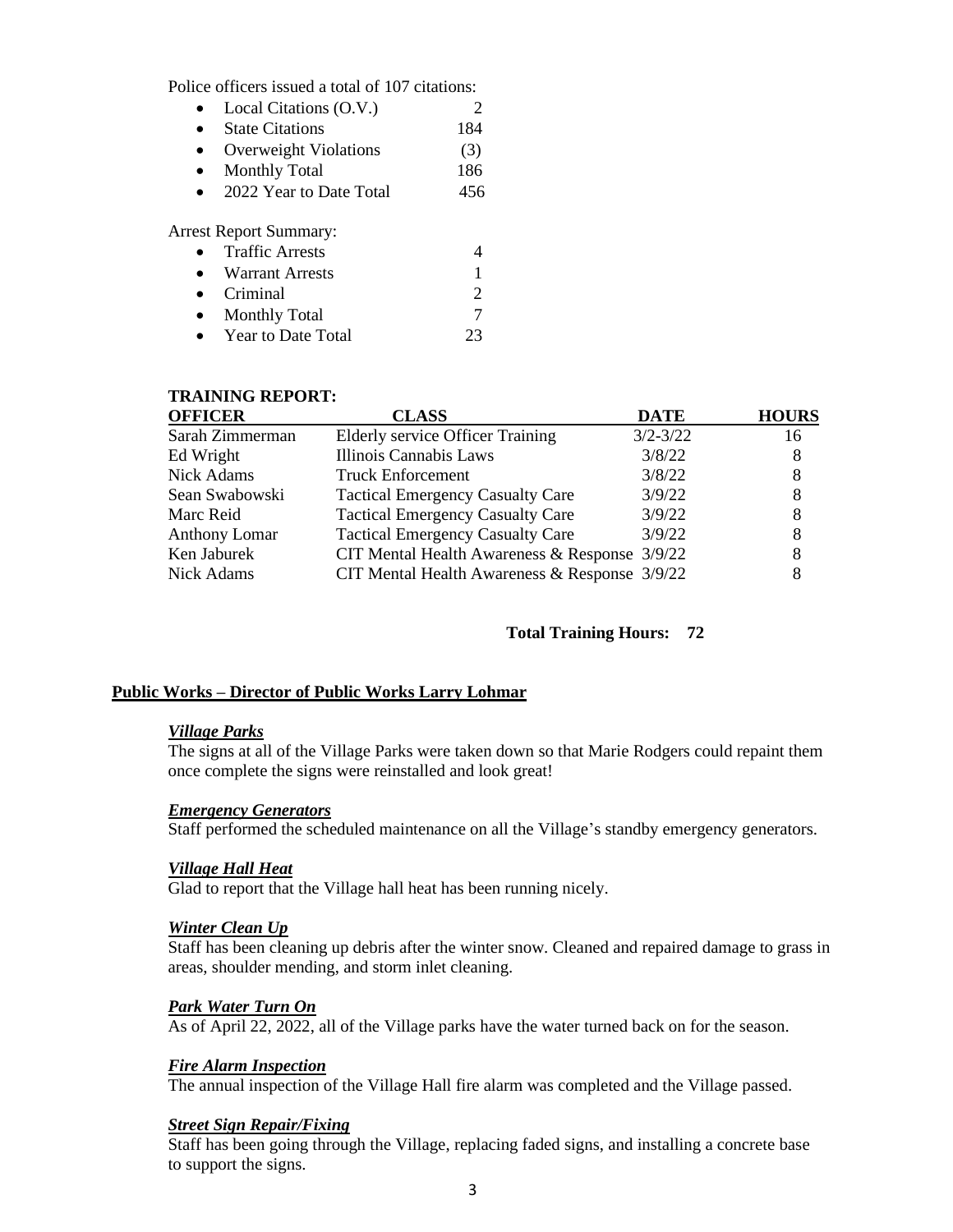# *Elwood Public Works 1 st Annual Soap Box Derby Race*

Attention all parents and kids: Here is an opportunity for parents to work with their son or daughter to design and build a Soap Box Derby Car to compete in the 1<sup>st</sup> Annual Elwood Public Works Derby Race. August  $20<sup>th</sup>$  (Elwood Days) Time: 4:00 pm – 8:00 pm Races Registration:  $1:00 \text{ pm} - 3:00 \text{ pm}$ Contact: Larry or Matt at 815-423-1077 for more information!

### **Village Administrator – Julie Friebele**

### *Health, Life, Dental, Vision Insurance Annual Renewal*

We are meeting on May 11<sup>th</sup> with Alliant/Mesirow representative Paul Mizera. The insurance committee made up of Village employee representatives from administration, public works and police departments will meet to review the proposed options. I will bring the proposal to the Village Board for consideration on June 1st.

# *Planning and Zoning Meeting and Public Hearing April 26, 2022*

The Plan Commission meeting and Public Hearing on April 26, 2022, was recessed and we will reconvene the meeting on May 10, 2022, at 7:00 pm to continue the Planning & Zoning Commission Public Hearing for the proposed issuance of a Special Use Permit for a Planned Unit Development in the C-2 Zoning District to provide for the use of a Dealership and Showroom for the sale and lease of new and used small and midsized construction equipment and machinery. The property consists of approximately 5.446 acres, generally located: East of the intersection of Highway 53 and North of Mississippi Avenue, within the corporate limits of the Village of Elwood.

### *CenterPoint CY4*

The Village received the as built plans for CY4 they were reviewed and are approved. They are submitting plans for an administration building so there will be additional development on the site.

### *CenterPoint CY5*

CenterPoint submitted paperwork to proceed with the development on the site known as CY5. They provided build to suit site modifications for three (3) tenants. They are installing a water main, sanitary, and fiber conduit along Noel Road.

### *JPower/Jackson Generation*

JPower began its commercial operations today, May  $4<sup>th</sup>$ . With the beginning of commercial operations kicked off the annual Global Contribution payments to the Village. JPower sent the bank transfer today for the first payment in the amount of \$198,082. The payment is prorated and reflects today's date. In the future the Village will receive an annual payment of \$300,000.

### *Elwood Community Days*

### **Elwood Community Days, Friday, August 19th and Saturday August 20th** .

Both days we will have the beer garden and margarita truck; our local businesses Raceway Pizza and LaPasadita Restaurant confirmed they will be food vending and I am in the process of securing additional food vendors. I posted the request on Facebook reaching out to food truck owners/vendors looking to fill a limited number of spots for our event.

Friday Bands: Junk Yard Dogs will perform from  $5 - 7$  pm.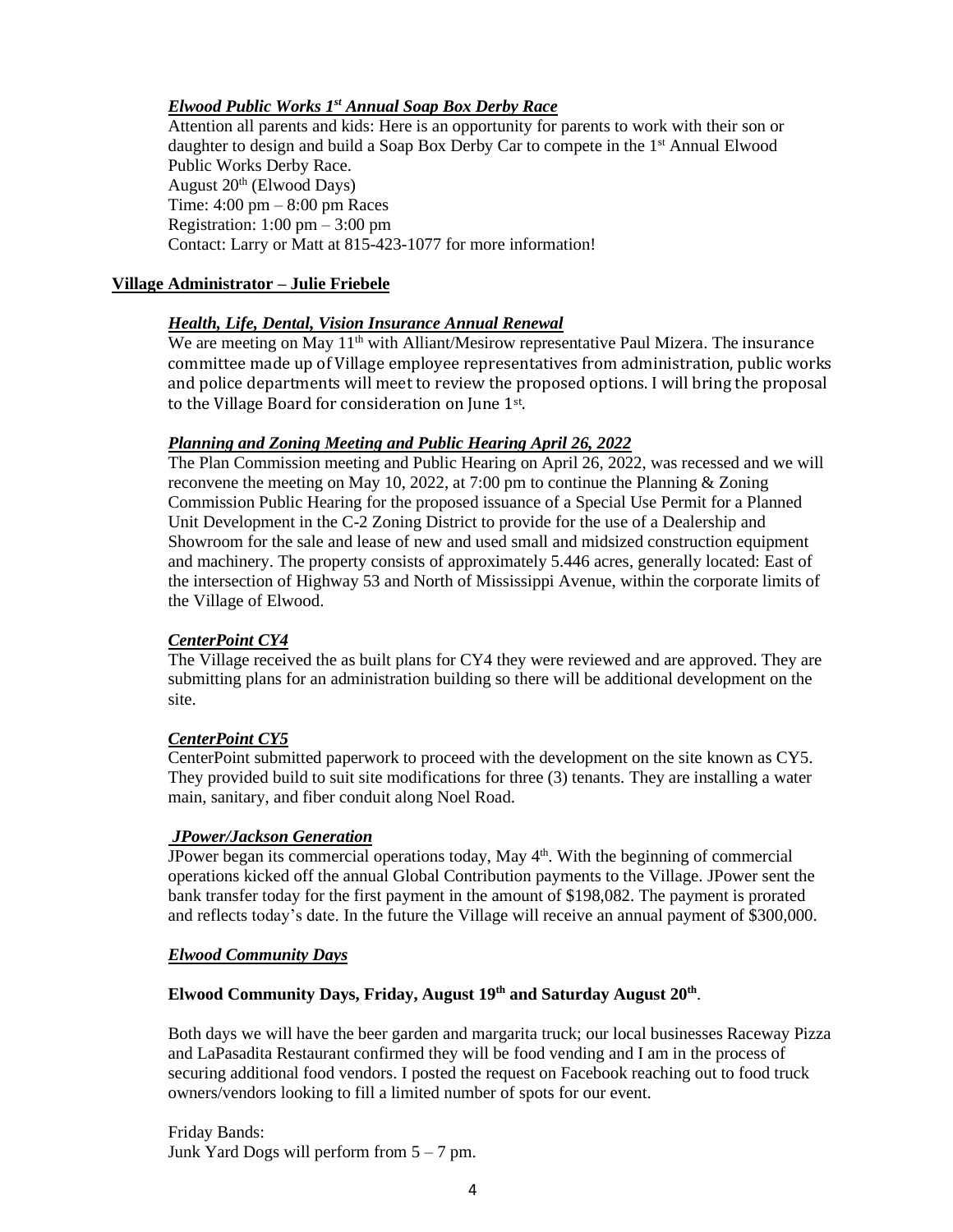Righteous Hillbillies will perform from 8 pm. - midnight.

#### **Saturday will be busy:**

Parade at 11:00 am

Scheduled after the parade are a creature show, magic show, pony rides, a petting zoo, foam pit, zip line, rock wall, soapbox derby, cup in hand kickball, bingo, and a bags tournament.

The band Poison'd Crue will perform from 8-midnight.

Once again, we will need volunteers to assist with the event. Please give Julie a call to sign up!

# *Easter Egg Hunt*

The kids and adults had a great time at the Easter Egg Hunt; thank you to all that participated.

# *Route 66 Red Carpet Corridor*

At the corner of Mississippi Avenue and Douglas Street - Saturday, May 7, 2022 at 10:00 am – 2:00 pm. While visiting Elwood folks can pick up route brochures, event stickers, and other handouts. Visit the History Club for giveaways, Elwood Church's bake sale, Cub Scouts for informational scouting material, Girl Scouts cookie sale, Children's Garden for book markers, garden event flyers, and also we will have craft vendors.

Stop at the Douglas Street Wayside Exhibits. This year marks the 80 anniversary of the June 5, 1942, Elwood Ordnance Plant explosion where 48 workers were killed. The workers there were doing more than just a job. There were helping fight the war, working on the home front supporting fathers and sons on the war front. The Statue of the **Munitions Man** is a memorial to the munitions workers that were killed in the explosion. **Rosie the Riveter** is the iconic image that inspired so many women to shed tradition, roll up their sleeves and join the cause.

Marie Rodgers painted the Route 66 Street signs, they look great! Nice job Marie.

There is also going to be a surprise new photo opportunity that should not be missed!

### *Upcoming Village Meetings*

| Special Planning and Zoning | Tuesday, May 10 <sup>th</sup>   | $7:00 \text{ pm}$ |
|-----------------------------|---------------------------------|-------------------|
| Park Committee              | Wednesday, May 25 <sup>th</sup> | $5:30 \text{ pm}$ |
| <b>Finance Committee</b>    | Tuesday, May $31st$             | $4:00 \text{ pm}$ |
| Village Board of Trustees   | Wednesday, June $1st$           | $7:00 \text{ pm}$ |

### **Village President – Doug Jenco**

- Thank you to Administrator Julie Friebele for coordinating Elwood Community Days event.
- Marie Rodgers did a great job on the park signs and the Route 66 sign on Douglas Street.
- Thanks to Larry Lohmar for getting the Route 66 signs up.
- The Scouts cleaned up all of the ponds and they look fantastic.
- Beautification Committee does a nice job.
- I stocked the ponds with fish over the weekend.
- Administrator Friebele and I attended "Bike Your Kids To School Day" at the Elwood Community School. We handed out stress balls to all of the kids whether or not they were able to ride their bikes to school. It was a good event, and it is nice to partner with the school.